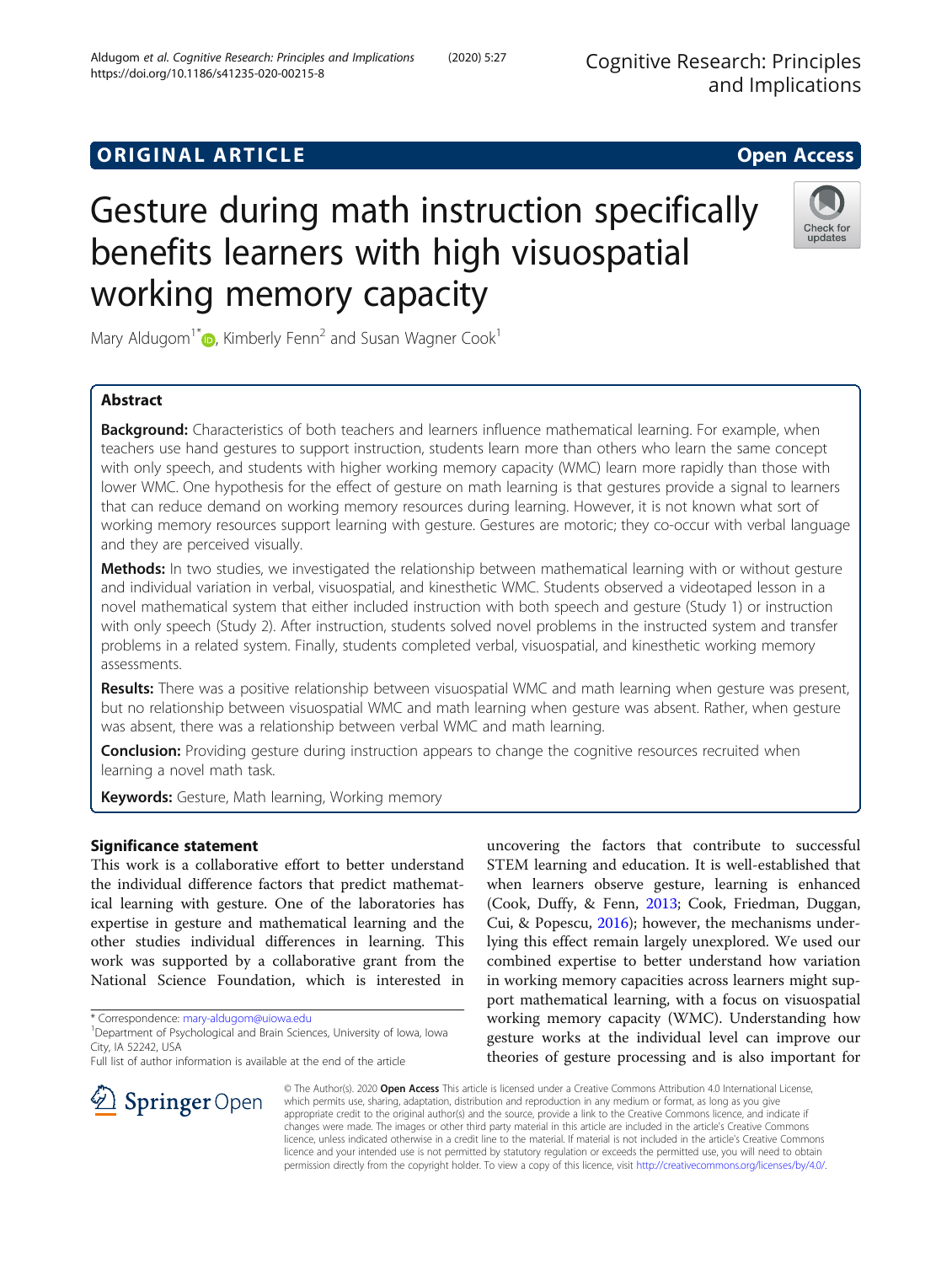capitalizing on gesture to enhance mathematical education. Our findings reveal a link between visuospatial working memory and mathematical learning with gesture at instruction, and knowledge of this link could be used to enrich mathematical learning in the real world.

## Background

Many children fail to achieve proficiency in math. In the United States, only 40% of students in grade four, 34% of students in grade eight, and 25% of students in grade 12 were above proficient in mathematics at both public and private schools in 2017 (National Assessment of Educational Progress: National Center for Education Statistics (NCES), [2017\)](#page-10-0). Several factors likely contribute to students' difficulties in acquiring expected levels of math proficiency; here we focus on two factors that have previously been shown to influence math learning: instruction that includes hand gesture and visuospatial, verbal, and kinesthetic WMC in the learners.

#### Working memory and math learning

Working memory processes are known to support math learning (e.g. Alloway & Alloway, [2010\)](#page-10-0). Baddeley developed a modality-specific model of working memory, with two modality specific subsystems, a phonological loop, which stores linguistic information, and a *visuo*spatial sketchpad, which stores visual and spatial information (Baddeley & Hitch, 1974; Baddeley, 2003; although see Engle, [2002](#page-10-0) and Cowan, [1999](#page-10-0) for alternative accounts of working memory).

Modality-specific working memory capacities are related to math learning. The capacity of verbal working memory predicts various types of mathematical success, across time and across development (Alloway & Alloway, [2010](#page-10-0); Gathercole, Pickering, Knight, & Stegmann, [2004;](#page-10-0) Noël, Seron, & Trovarelli, [2004](#page-10-0); Passolunghi, Vercelloni, & Schadee, [2007\)](#page-11-0). For example, children's verbal working memory skills at age five are correlated with their academic achievement in mathematics 6 years later (Alloway & Alloway, [2010](#page-10-0)). Visuospatial working memory also predicts mathematical success (Kyttälä, [2008](#page-10-0); van der Ven, van der Maas, Straatemeier, & Jansen, [2013\)](#page-11-0). Further, some studies have measured both verbal and visuospatial WMC and find that both predict success in mathematics (Jarvis & Gathercole, [2003;](#page-10-0) Swanson & Beebe-Frankenberger, [2004\)](#page-11-0), although this pattern is not always seen (St. Clair-Thompson & Gathercole, [2006\)](#page-11-0).

Spatial ability is also a significant predictor of mathematical ability in both children and adults (Cheng & Mix, [2014](#page-10-0); Lubinski, [2010;](#page-10-0) Wai, Lubinski, & Benbow, [2009](#page-11-0)). Measures of spatial ability most often encompass spatial visualization and spatial reasoning, and it is possible that visuospatial working memory and spatial abilities overlap as cognitive constructs (Miyake, Friedman, Rettinger, Shah, & Hegarty, [2001\)](#page-10-0).

#### Gesture and math learning

Although WMC is considered to be a fixed capacity, characteristics of instruction can influence how working memory resources are used during learning (Paas, Renkl, & Sweller, [2004\)](#page-11-0). According to cognitive load theory, instruction that increases the capacity of learners to hold relevant information in working memory should increase learning (Sweller, [2010\)](#page-11-0). One hypothesis is that multimodal instruction facilitates learning by allowing learners to efficiently use available working memory resources (Mayer, [2005;](#page-10-0) Mayer & Moreno, [2003](#page-10-0); Mousavi, Low, & Sweller, [1995\)](#page-10-0).

Indeed, multimodal instruction that includes visual hand gestures along with auditory speech has been shown to improve mathematical learning. Gestures are hand movements that spontaneously accompany speech, that are related to speech both semantically and temporally, and that do not serve any other known function. There are several different types of hand gestures that emerge across development and that are tightly coupled with language (see Capone & McGregor, [2004](#page-10-0) for a review). Here we focus mostly on deictic gestures, which index specific objects or items in the environment and are often used to direct attention to the item being referenced (Bangerter & Louwerse, [2005\)](#page-10-0). For example, in the current study, a math instructor simultaneously points at and audibly names each element of a mathematical equation as she explains a procedure for solving the problem. These sorts of gestures are frequent in math instruction (Alibali et al., [2014](#page-10-0); Flevares & Perry, [2001](#page-10-0)).

Observing gesture during instruction enhances math learning, for adults as well as for children (e.g. Cook et al., [2013](#page-10-0); Cook et al., [2016](#page-10-0); Hendrix, Fenn, & Cook, [2018](#page-10-0); Ping & Goldin-Meadow, [2008](#page-11-0); Valenzeno, Alibali, & Klatzky, [2003](#page-11-0)). Furthermore, the beneficial effect of the observation of gesture on performance is pronounced for more challenging problem-solving tasks (Hou & So, [2017\)](#page-10-0).

The mechanism by which gesture increases learning is not known. From the perspective of cognitive load theory, there are two possibilities for how multimodal instruction might reduce demand on working memory. One possibility is that multimodal instruction, because it involves separate systems for each modality, allows learners to capitalize on working memory resources that would otherwise not be recruited. On this account, gesture might provide a mechanism for involving visuospatial and kinesthetic working memory in learning (Wu & Coulson, [2007](#page-11-0), [2011\)](#page-11-0) that would otherwise be subserved only by verbal working memory. An alternative is that multimodal instruction might improve the efficiency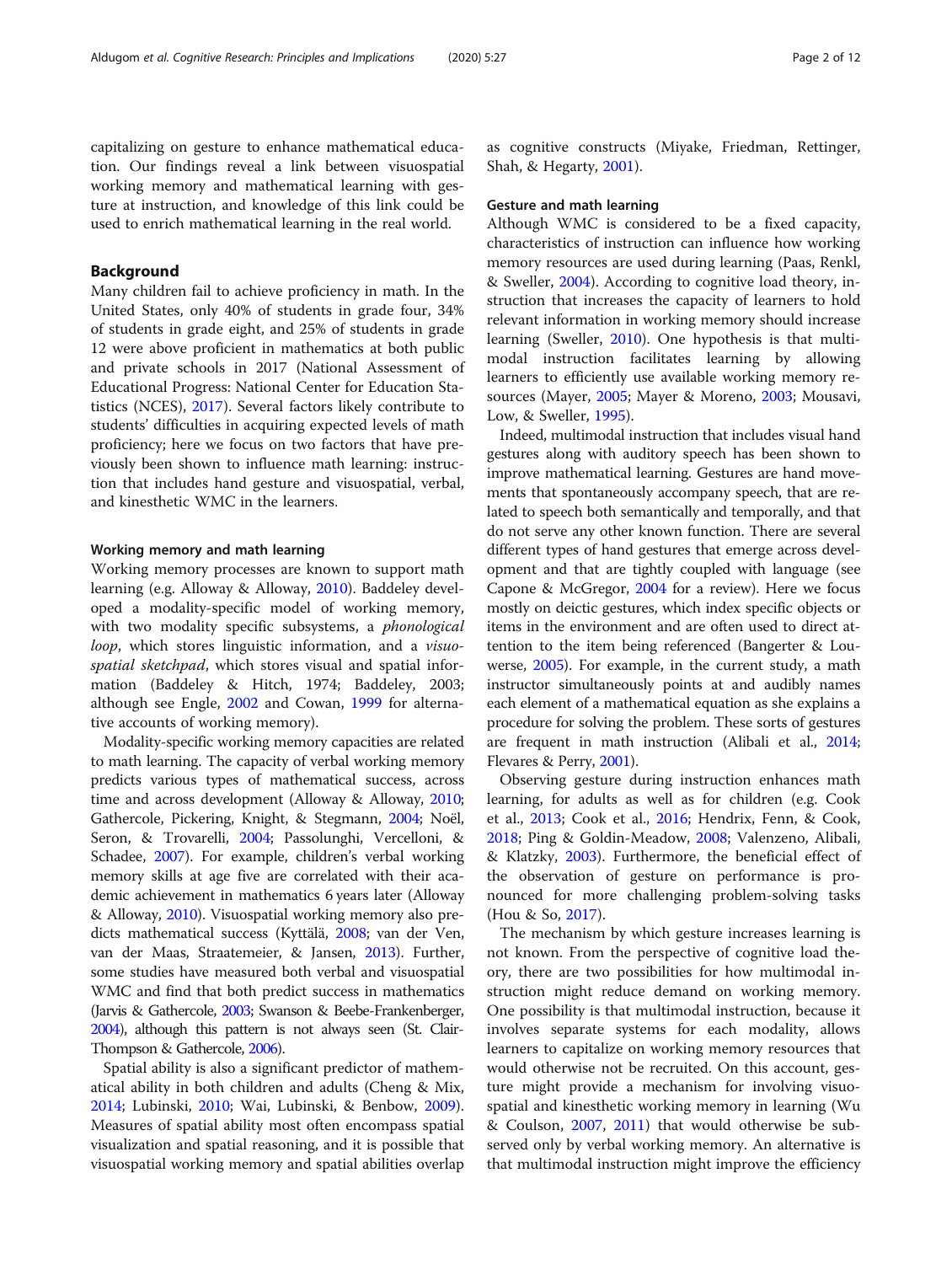with which information is encoded without necessarily recruiting additional resources. Gestures allow instructors to direct attention to the features of the problem. By providing a tool for signaling relevant information during instruction (Mayer, [2002](#page-10-0)), gestures may enhance encoding of relevant information into working memory.

These two accounts make different predictions about which learners should benefit most from instruction that includes gesture. If gestures recruit additional resources, perhaps visuospatial resources, then gesture should support learners with greater visuospatial WMC by allowing these learners to capitalize on their greater resources. Alternatively, if gestures facilitate encoding, gesture should enhance learning for learners with lower relevant WMC, by allowing these learners to make better use of their limited resources.

Understanding the working memory resources that support learning from gesture has implications for identifying the mechanisms underlying gesture processing more generally. Although gestures co-occur with language, they represent information visually and spatially and so they may engage spatial processing during linguistic communication. Indeed, some theories of gesture suggest that they are particularly important during spatial communication (Hostetter & Alibali, [2007](#page-10-0)) while others emphasize the relationship between gesture and language (McNeill, [1992](#page-10-0); Rowe & Goldin-Meadow, [2009](#page-11-0)). If gestures are coded spatially, we would expect gesture processing to be related to spatial WMC (. Alternatively, if gestures function to influence the processing of concurrent linguistic information, we would expect gesture processing to be related to verbal WMC.

The available evidence suggests that sensitivity to gestures may depend on available visuospatial and/or kinesthetic working memory resources. For example, in a priming task that included both speech and gesture, individuals with higher spatial WMC showed more sensitivity to information in gesture, while those with higher verbal WMC showed more sensitivity to information in speech (Özer & Göksun, [2019\)](#page-10-0). Similarly, Wu and Coulson [\(2014b](#page-11-0)) examined the role of verbal and visuospatial WMC in gesture comprehension and found that individuals with high visuospatial WMC were more sensitive to gesture than those with low visuospatial WMC. In a separate study, these researchers examined the relationship between performance on a gesture comprehension task and kinesthetic working memory, a novel subsystem of working memory which is postulated to be responsible for the storage and manipulation of bodily movements (Wu & Coulson, [2015\)](#page-11-0). Individuals with high kinesthetic WMC were more sensitive to gestures and were better able to inhibit information from irrelevant gestures (Wu & Coulson, [2015\)](#page-11-0). Together, these findings suggest that, in perception, sensitivity to gesture may depend on

available visuospatial and/or kinesthetic resources, benefitting those with high capacity in relevant modalities.

However, the resources involved in learning from gesture may be distinct from those involved in understanding through gesture. In this article, we examine the relationships between math learning with gesture present or absent at instruction, visuospatial WMC, verbal WMC, and kinesthetic WMC. In Study 1, we examined performance on an abstract mathematical task with gesture present at instruction. We used only a single instructional condition in order to increase power to detect relationships between WMC and learning. After finding such relationships in Study 1, in Study 2, we examined performance on an abstract mathematical task with gesture absent at instruction using a new sample of participants. We then combined findings from Study 1 and Study 2 to compare patterns across instructional conditions.

#### **Predictions**

The findings from Wu and Coulson ([2014b](#page-11-0), [2015](#page-11-0)) and from Özer and Göksun ([2019\)](#page-10-0) reveal that gestures load on visuospatial and kinesthetic WMC. However, these studies investigated action words and discourse processing, not learning. If these findings generalize to instructional contexts, we would expect the availability of gesture during instruction might allow learners to use visuospatial and kinesthetic WMC that would otherwise not be engaged during instruction. If so, then adding gesture to instruction should improve learning for individuals with high visuospatial and kinesthetic WMC.

To test these predictions, Study 1 examined the relationship between individual differences in verbal, visuospatial, and kinesthetic WMC and learning when instruction includes gesture. Participants watched video instruction on a new mathematical system where the instructor used both speech and gesture. Following instruction, participants completed a posttest and a transfer test to assess learning. They then completed a visuospatial working memory task, a verbal working memory task, and a kinesthetic working memory task. Finally, participants completed an abbreviated mathematical anxiety rating scale and gesture attitudes questionnaire. Our goal in Study 1 was to assess how learning a novel mathematical concept with both speech and gesture at instruction relate to visuospatial, verbal, and kinesthetic WMC.

## Study 1

The objective of Study 1 was to examine the relationship between individual differences in visuospatial, verbal, and kinesthetic WMCs and learning mathematical equivalence with gesture. Approval was obtained from the Institutional Review Board prior to data collection.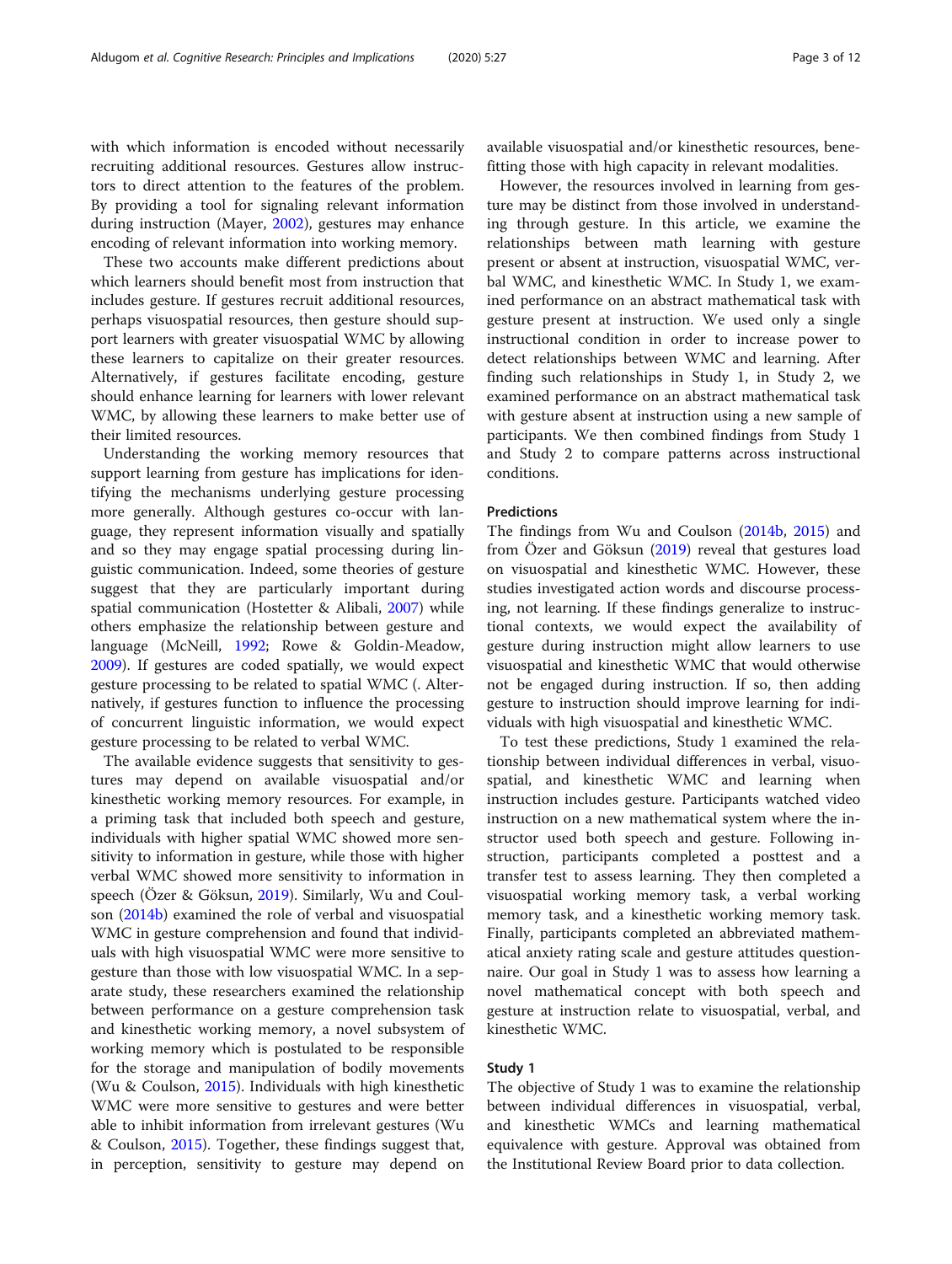# <span id="page-3-0"></span>**Participants**

Seventy-five University of Iowa undergraduates participated in the study. Eleven participants were excluded from the final analyses. Participants were excluded for being nonnative English speakers ( $n = 2$ ), technical errors ( $n = 3$ ), for not performing above chance in the learning task  $(n = 2)$ , or because they did not have available ACT scores  $(n = 4)$ . Thus, only 64 native English speakers were included in the analyses (35 male, 29 female). We determined this sample size a priori, based on simulations of our design and assumptions about effect sizes derived from prior research (Marstaller & Burianová, [2013](#page-10-0); Wu & Coulson, [2015](#page-11-0)). We also preregistered our analytic approach with the Open Science Framework based on our expectations. Participants received course credit for participation.

# Materials

# Abstract Mathematical Equivalence Task

To assess learning with gesture, we used an abstract Mathematical Equivalence Task modified from Hendrix et al., [2018](#page-10-0) (originally adapted from Kaminski, Sloutsky, & Heckler, [2008](#page-10-0)). This is a completely novel mathematical task, created for studying math learning in the laboratory. The task follows a system of modular arithmetic and requires students to learn to solve problems in a commutative group of order three, a mathematical system operating over shapes (diamond, circle, and squiggle) (see Fig. 1). We did not include a pretest because participants had no prior experience with the stimuli and the rules for combining them in our abstract math system. As such, they had no knowledge of the meaning of the symbols or the ways in which to combine them.

Participants first learned six rules for combining the three shapes in this novel mathematical system. Rules were presented one at a time in written format on a computer screen. All six rules are displayed in Fig. 1a. Participants had an unlimited amount of time to read each rule and chose when to proceed. After each rule was presented, participants answered one or two



squiggle. **d** An example problem from the transfer task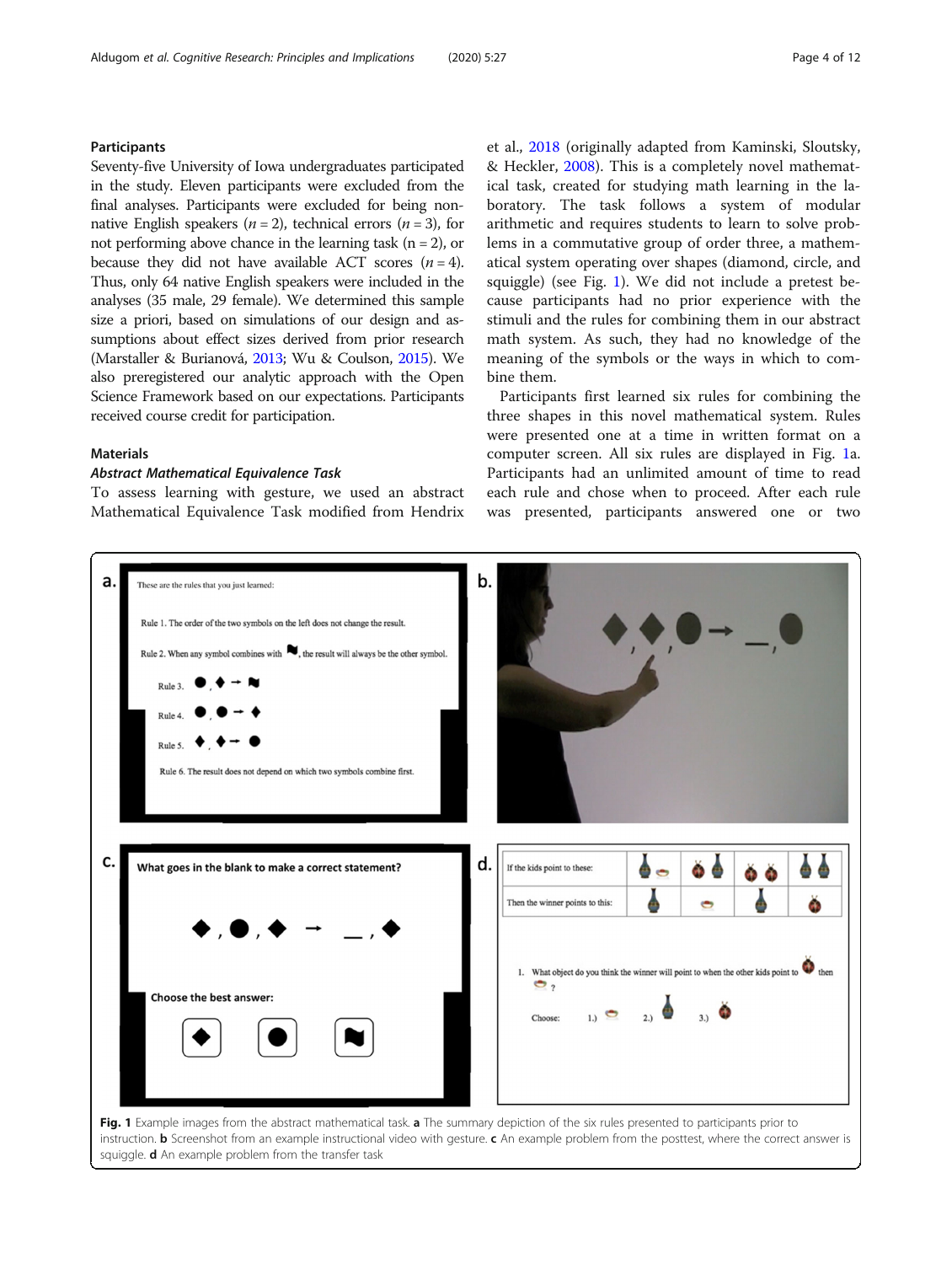practice problems before seeing the next rule. These practice problems all tested simple equations that required participants to combine two shapes and calculate the result. These problems tested participants' understanding of the preceding rule. Participants received feedback if they selected an incorrect response and were required to repeat the question until they selected the correct response. After viewing the rules and solving the practice problems, participants were shown all six rules together (Fig. [1](#page-3-0)a) and had as much time as needed to read and reflect on the six rules before proceeding to the instructional videos.

Participants then viewed six video-recorded explanations that described how to solve more complex problems in the symbol system. The problems used during instruction were based on math problems used to study the concept of equivalence in younger children and required participants to apply the rules to problems with five symbols; there were three symbols on the left side of the problem and one symbol and one blank space (a missing symbol) on the right sides of the problem. The instructor explained how to solve the problem to find the symbol that belonged in the blank space. The videos included both speech and gesture and ranged from 13 to 33 seconds. All gestures used in the instructional videos were deictic gestures; the instructor in the video pointed to the shapes in the equation as she elaborated mathematical equivalence problem-solving strategies (see Fig. [1b](#page-3-0)). In each video, the instructor points to each shape and explains how the shapes combine with each other as well as what shape each side of the question reduces to. She then gives the answer for which shape belongs in the blank space (access <https://osf.io/wh92e/> for instructional videos).

After each instructional video, participants solved a practice problem, similar in form to the problem presented in the video. Participants could not move forward until they selected the correct response. Following instruction, participants were given a posttest (27 questions) and a transfer test (12 questions) to assess learning and generalization. All of the problems on the posttest and transfer test were novel; these problems did not appear during training. All posttest and transfer test problems were scored as correct or incorrect, or 1 or 0, respectively. The transfer task followed a similar mathematical structure as the abstract math task, but it used different objects, requiring participants to generalize their knowledge beyond the learning context (see Fig. [1d](#page-3-0)). Unlike in the posttest, however, during the transfer test, the rules for combining symbols in this new system were visible during problem solving on each trial, so participants did not need to keep this information in memory. The top portion of the image in Fig. [1d](#page-3-0) appeared on each transfer test problem. Cronbach's alpha for the

posttest was 0.86 and for the transfer test was 0.74. Thus, both tests demonstrated sufficient internal consistency to serve as individual measures of learning.

# Visual Patterns Task

To assess visuospatial WMC, we used an adaptation of the Visual Patterns Task (Chu & Kita, [2011](#page-10-0); adapted from Della Sala, Gray, Baddeley, & Wilson, [1997](#page-10-0)). Testretest reliability of the Visual Patterns Task is 0.75 (Della Sala et al., [1997](#page-10-0)).

Participants viewed patterns of white and black blocks, presented for 3 seconds each. Immediately after the presentation of the pattern, the patterns of blocks were replaced with letters in every block, and participants were prompted to verbally recall the letters corresponding to the black blocks that were previously shown. Participants did not need to remember these letters, as the letters were visible throughout recall, serving to provide an efficient way of referencing the spatial locations in the grid. Spans ranged from seven to eleven black blocks with five trials at each level and an equal number of white and black blocks at each level. Responses were video recorded and scored online and offline.

#### Sentence Span Task

To assess verbal WMC, we used an adaptation of the Reading Span Task (Waters, Caplan, & Hildebrandt, [1987](#page-11-0)). The Reading Span Task is considered the standard task for assessing verbal WMC. Test-retest reliability composite Z-score measures were calculated separately for cleft subject sentence  $(r<sub>z</sub> = 0.75)$  and for subjectobject sentences ( $r<sub>z</sub> = 0.83$ ), demonstrating high testretest reliability (Waters & Caplan, [1996](#page-11-0)).

Participants viewed a series of sentences and made judgments about each sentence. At the end of each trial (two to eight sentences), participants were prompted to verbally recall the last word of each sentence in the order that they had been shown. Spans ranged from two to eight sentences with five trials at each level. Responses were video recorded and scored online and offline.

#### Movement Span Task

To assess kinesthetic working memory, we used an adaptation of the Movement Span Task that has previously been related to sensitivity to information from gesture (Wu & Coulson, [2014a](#page-11-0); Wu & Coulson, [2015](#page-11-0)). Analyses demonstrate a high reliability estimate of  $\alpha = 0.95$  (Wu & Coulson, [2014a\)](#page-11-0).

Participants viewed a series of hand and arm movements presented on video. At the end of each trial, participants were prompted to replicate the movements with as much detail as possible. Spans ranged from one to five movements with three trials at each level.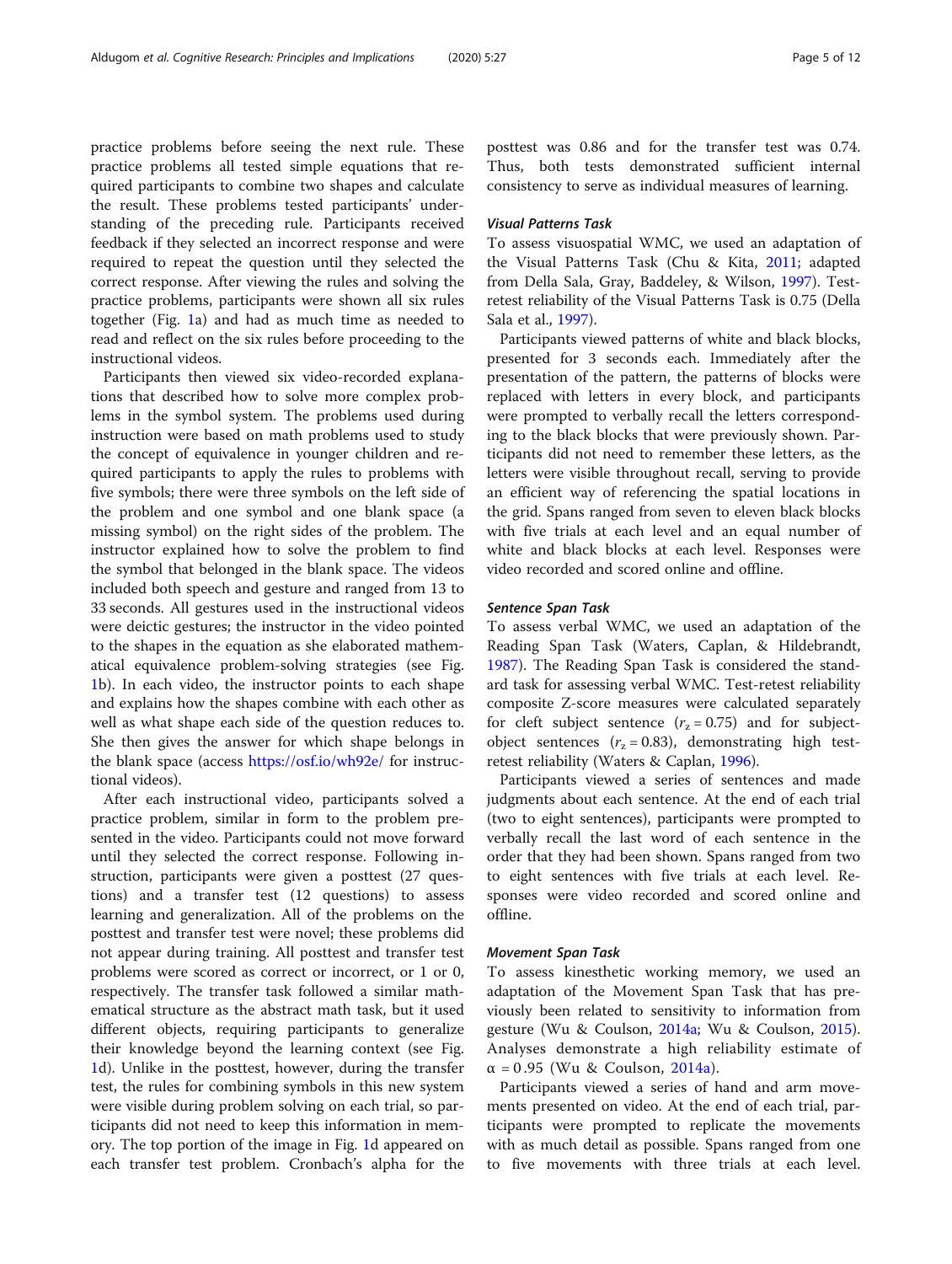Responses were video recorded, and movements were coded and scored offline. Single points were given for each movement that was replicated correctly, half points were given for each movement that reflected the target movement, but had slight deviations, and no points were given to movements that did not reflect any movements within a span. Points did not depend on the order in which participants recalled each movement within a span. Because we implemented a specific coding system for the movements, we assessed reliability; the intercoder

agreement for scoring kinesthetic working memory span

#### Composite ACT Score

was 99%.

Composite ACT score was obtained from university records and was used to control for cognitive ability. Performance on the ACT correlates highly with independent measures of general intelligence (Koenig, Frey, & Detterman, [2008\)](#page-10-0). The median reliability estimate for the composite ACT score is 0.97. We expected that composite ACT score would positively predict learning in our novel math learning task.

#### Abbreviated Math Anxiety Rating Scale (A-MARS)

The A-MARS was included at the end of the study as an exploratory measure of mathematical anxiety (Alexander & Martray, [1989](#page-10-0)). The A-MARS is a 25-item questionnaire with a 5-point Likert scale ranging from "Not At All" to "Very Much"; participants were asked to indicate their level of anxiety in mathematical-relevant scenarios. Analyses demonstrate a high reliability coefficient of  $\alpha = 0.98$ .

#### Gesture Attitudes Questionnaire

A Gesture Attitudes Questionnaire was included at the end of the study as an exploratory measure (Nathan, Yeo, Boncoddo, Hostetter, & Alibali, [in press](#page-10-0)). The Gesture Attitudes Questionnaire is a 16-item questionnaire with a 5-point Likert scale ranging from "Strongly Disagree" to "Strongly Agree"; participants were asked to indicate their level of agreement to specific statements about the function of gesture during communication.

#### Procedure

Participants were run individually, and the experimenter was in the testing room throughout the session. The study was conducted in a fixed order; all participants completed each task in the order in which they were described previously and completed a short participant information questionnaire at the end of the study.

# Results

We assessed learning by measuring problem-solving accuracy on the posttest and transfer test. We then

modeled the extent to which visuospatial, verbal, and kinesthetic working memory predicted learning. Composite ACT score was included as a covariate. All variables were normally distributed with the exception of kinesthetic working memory, which was positively skewed. Working memory spans, and composite ACT scores were all standardized prior to analysis.

To assess multicollinearity, we first examined the bivariate correlations among predictors. The correlations among the three working memory measures were relatively weak ( $r = .27$  for visuospatial and verbal working memory,  $r = .30$  for kinesthetic and visuospatial working memory, and  $r = .26$  for verbal and kinesthetic working memory), suggesting that the various forms of WMC were unconfounded in our sample. To assess the potential impact of multicollinearity on our statistical models, we calculated variance inflation factor (VIF) values for all predictors. All values were under 2.50 (visuospatial working memory = 1.62, verbal working memory = 1.74, kinesthetic working memory = 1.27, and composite ACT score = 1.57), suggesting that the level of multicollinearity in our data was low. The correlations between composite ACT score and verbal working memory  $(r = .36)$ and ACT and kinesthetic working memory  $(r = .16)$  were also weak. There was a fairly large correlation  $(r = .61)$ between ACT and visuospatial working memory. ACT was included as a control variable and was entered into the models before our predictor variables. Thus, any effects of our working memory measures were interpreted as above and beyond effects of composite ACT score.

The mean performance on the posttest was 0.75 (range:  $0.30-1$ ,  $SD = 0.21$ ) and mean performance on the transfer test was  $0.61$  (range:  $0.17-1$ ,  $SD = 0.24$ ), indicating that participants were successful in learning from our instruction. We used a generalized logistic mixed-effect model to account for variability across subjects and difficulty of problems. We modeled the log odds of correctly solving each problem from composite ACT score, verbal working memory span, visuospatial working memory span, and kinesthetic working memory span. We also included participant and problem intercepts as random effects. Our preregistered model (available in the [Supplemental Material](#page-9-0)) included all higher-order interactions, however there were no significant interactions and there was no evidence to suggest that removing the higher-order interactions significantly decreased model fit (Post:  $\chi^2(4) = 1.19$ ,  $p = .88$ ; Transfer  $\chi^2(4) = 5.90$ ,  $p = .21$ ), and so we report the simpler model without any interactions here.

The findings for posttest and transfer test were highly similar to one another. For posttest performance, composite ACT was a significant predictor (β = 0.86,  $z = 3.62$ ,  $p < 0.001$ ) and visuospatial working memory was a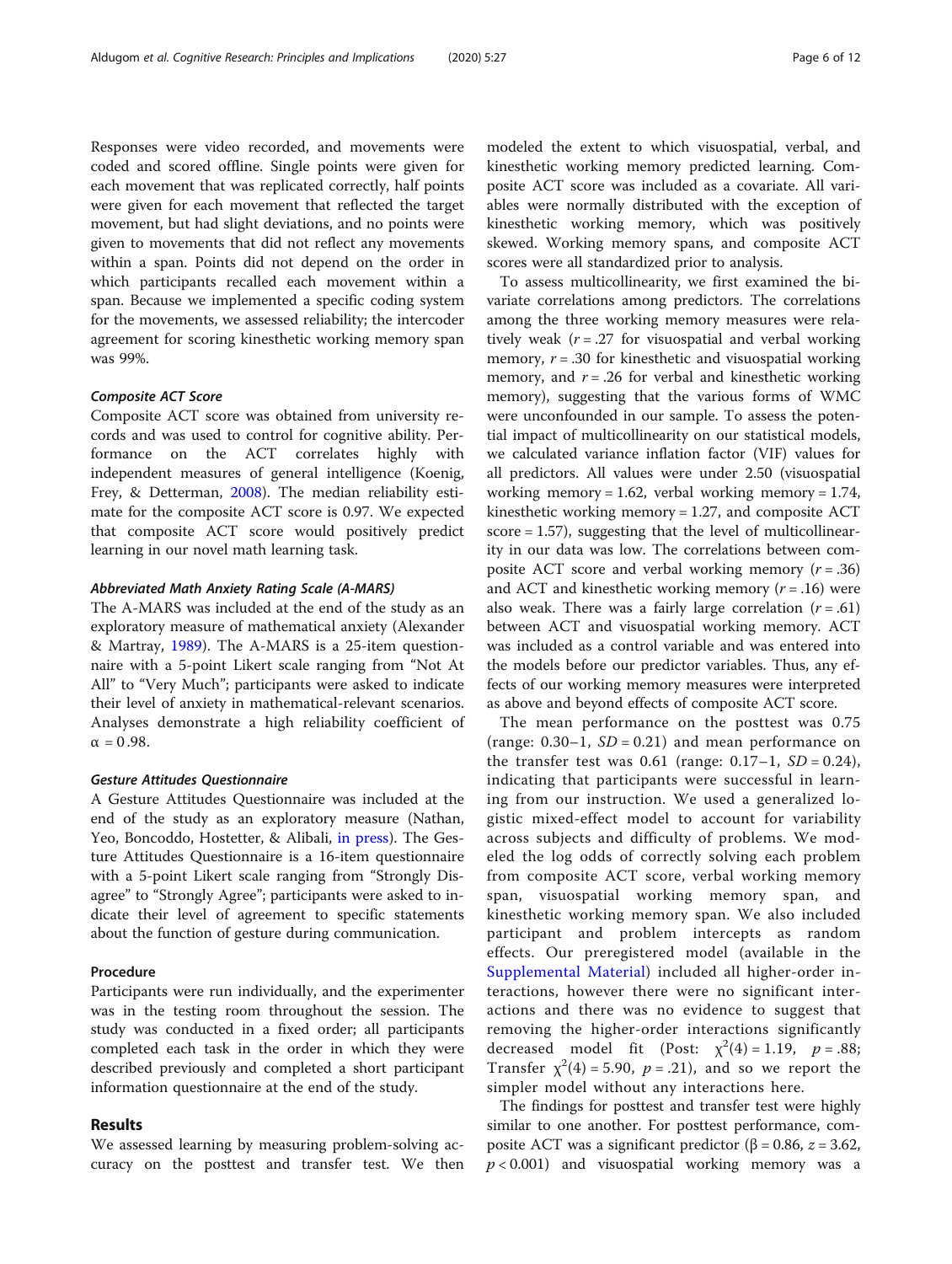<span id="page-6-0"></span>marginal predictor ( $\beta = 0.42$ ,  $z = 1.79$ ,  $p = 0.074$ ; see Fig. 2). Kinesthetic and verbal working memory were not significantly associated with performance (kinesthetic:  $\beta = 0.075$ ,  $z = 0.36$ ,  $p = 0.72$ ; verbal:  $\beta = -$ 0.11,  $z = -0.57$ ,  $p = 0.57$ ). For transfer test performance, both composite ACT (β = 0.47,  $z = 2.39$ ,  $p = 0.017$ ) and visuospatial working memory (β = 0.43,  $z = 2.17$ ,  $p =$ 0.030) were significant predictors. Kinesthetic and verbal working memory were not significantly associated with performance (kinesthetic:  $β = 0.082$ ,  $z = 0.48$ ,  $p = 0.63$ ; verbal: β = 0.011,  $z$  = 0.067,  $p$  = 0.95).

We also explored the relationship between scores on the A-MARS and performance on the abstract math task and the three working memory measures. These analyses, reported in the [Supplementary Materials](#page-9-0), revealed that math anxiety did not account for the relationship between visuospatial WMC and learning with gesture. Finally, we explored whether gesture attitudes were related to learning with gesture using the Gesture Attitudes Questionnaire; however, there was no evidence that the two were related (see [Supplementary Materials\)](#page-9-0).

Experiment 1 provided evidence that learning mathematical equivalence with gesture is significantly related to visuospatial WMC, particularly for transfer performance. However, it is possible that this pattern simply reflects demands of the abstract math task, which requires operating over visual shapes, rather than the presence of gesture at instruction. Because all participants viewed instruction with gesture, Study 1 cannot discern these two possibilities. Accordingly, we conducted a follow-up study, where participants learned the same material without accompanying gesture.

#### Study 2

Study 2 was identical to Study 1 except that, in the video instruction, the instructor did not gesture during instruction (the instructors hands stayed at her side; Fig. [1](#page-3-0)b). The participants in Study 2 were different than those in Study 1; however, all participants from Study 1 and Study 2 were University of Iowa undergraduates concurrently enrolled in Elementary Psychology. Approval was obtained from the Institutional Review Board prior to data collection.

#### **Participants**

Sixty-eight University of Iowa undergraduates participated in the study. Of these, four participants were excluded from the final analyses, either for not performing above chance in the abstract mathematical learning task  $(n = 1)$  or because composite ACT scores were not



from visuospatial working memory capacities while holding all other variables in the model constant. Error bars represent the 95% confidence interval of the predictions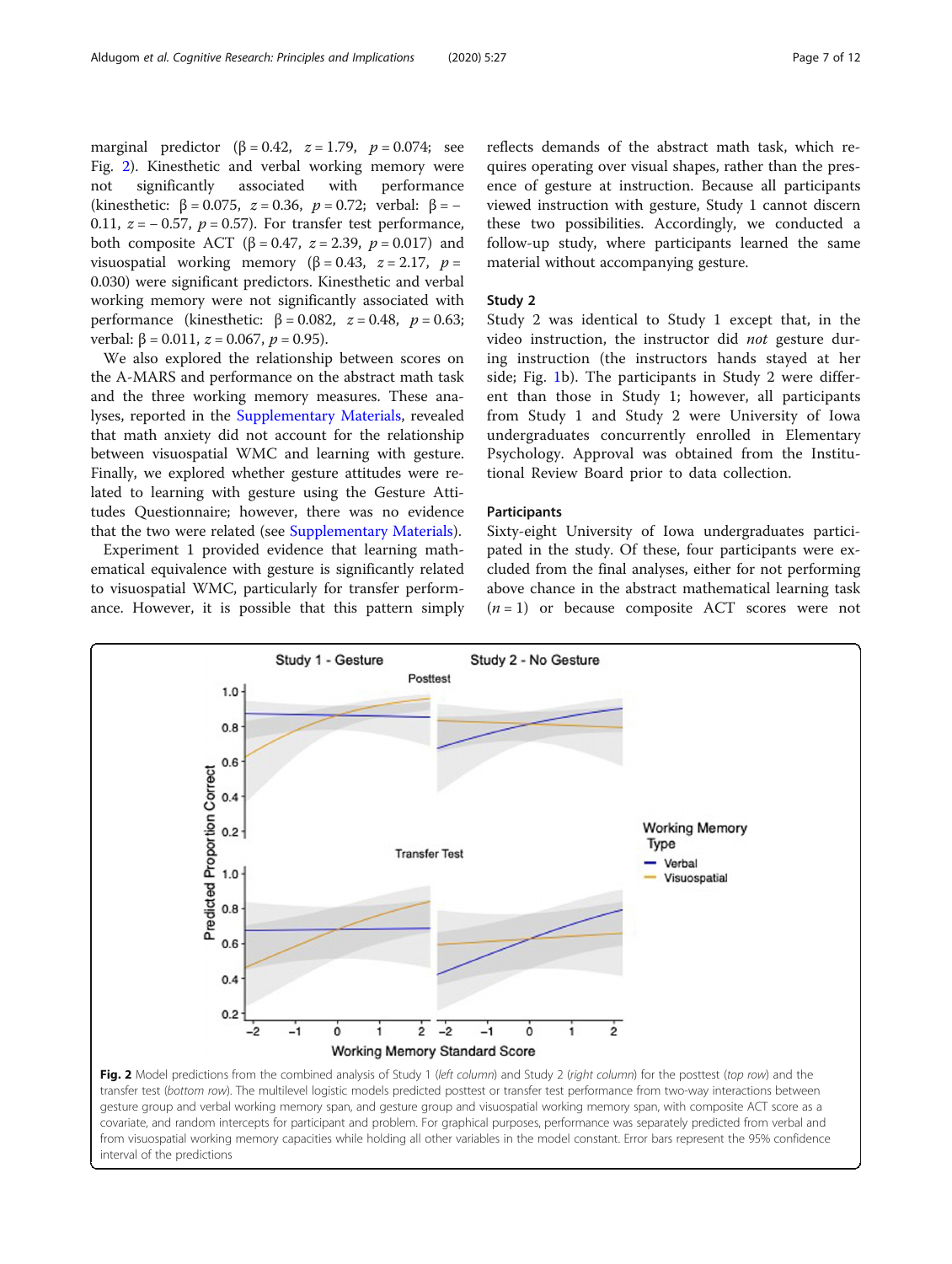available  $(n = 3)$ . Thus, 64 native English speakers were included in the analyses (17 male, 47 female). As in Study 1, we determined this sample size a priori, based on simulations of our design and assumptions about effect sizes derived from prior research (Marstaller & Burianová, [2013;](#page-10-0) Wu & Coulson, [2015](#page-11-0)), and we preregistered our analytic approach with the Open Science Framework based on our expectations. Participants received course credit for participation.

# Results

Our analytic approach was identical to Study 1. The bivariate correlations among the three working memory measures were again weak  $(r=.31)$  for visuospatial and verbal working memory,  $r = .29$  for kinesthetic and visuospatial working memory, and  $r = .13$  for verbal and kinesthetic working memory). Again, we calculated VIF values for all predictors to ensure no issues regarding multicollinearity, and all values were under 2.50 (visuospatial working memory = 1.59, verbal working memory = 1.65, kinesthetic working memory = 1.50, and composite ACT score = 1.71). Similar to Experiment 1, there were small correlations between ACT and verbal working memory  $(r = .39)$  and ACT and kinesthetic working memory  $(r = .39)$  $-0.04$ ), and a moderate correlation ( $r = .51$ ) between ACT and visuospatial working memory. All variables were normally distributed with the exception of kinesthetic working memory, which was positively skewed. The three working memory measures and composite ACT scores were all standardized prior to analysis.

Mean performance on the posttest was 0.74 (range: 0.37–1,  $SD = 0.17$ ), and on the transfer test was 0.59 (range:  $0.17-1$ ,  $SD = 0.22$ ). We again focused on exploratory models with no interaction terms as there was no evidence to suggest that the higher-order interactions included in our preregistered analysis improved model fit (Post:  $\chi^2(4) = 2.16$ ,  $p = .71$ ; Tran  $\chi^2(4) = 6.38$ ,  $p = 0.17$ ; full model available in [Supplementary Materials](#page-9-0)).

Again, the pattern of results was similar across the posttest and the transfer test. For posttest performance, composite ACT was a marginal predictor (β = 0.40,  $z =$ 1.84,  $p = 0.066$ ) and verbal working memory was a significant predictor ( $\beta$  = 0.42,  $z$  = 2.03,  $p$  = 0.042; see Fig. [2\)](#page-6-0). The effects of visuospatial working memory (β = 0.043,  $z = -0.20$ ,  $p = 0.84$ ) and kinesthetic working memory (β = 0.23,  $z = 1.32$ ,  $p = 0.19$ ) were not significant. For transfer test performance, both ACT (β = 0.66,  $z = 3.73$ ,  $p$  < 0.001) and verbal working memory (β = 0.36, *z* = 2.27,  $p = 0.023$ ) were significant predictors. The effects of visuospatial working memory ( $β = 0.017$ ,  $z = 0.099$ ,  $p = 0.92$ ) and kinesthetic working memory (β = 0.138,  $z = 0.19$ ,  $p = 0.84$ ) were not significant.

As in Study 1, we explored the relationship between math anxiety and gesture attitudes and performance on the abstract math test and on performance on our three working memory measures. Again, the analyses revealed that neither math anxiety nor gesture attitudes accounted for the relationship between verbal WMC and learning without gesture (see [Supplemental](#page-9-0) [Materials\)](#page-9-0).

This pattern of results suggests that composite ACT score and *verbal* working memory significantly predict mathematical learning after instruction without gesture. Thus, the group of participants that were instructed without gesture did not show the same pattern observed in Experiment 1; when instruction included gesture, ACT and *visuospatial* working memory were associated with performance.

To further examine the relationship between learning in each instructional condition and WMC, we combined the data from both studies and conducted exploratory analyses including instructional group (gesture or no gesture) as an additional predictor. Because none of our previous analyses revealed a relationship between kinesthetic working memory and learning on either test, we did not include kinesthetic working memory in the combined analysis. Additionally, because model comparison did not support inclusion of interactions between forms of WMC, we report only the findings from the models predicting posttest and transfer performance from interactions between instructional group and visual and instructional group and verbal WMC.

Because the two samples were collected at separate times, we compared them. There were no differences in overall performance by group on any of our main tasks or measures (see Table [1\)](#page-8-0). However, there was a significant difference in the gender distribution of the two samples  $(\chi^2(1) = 10.49, p < .01)$ . We therefore examined the relationship between gender and learning; however, model comparison did not suggest that gender was related to learning or that the difference in gesture composition could account for differences in the patters across the two studies (see [Supplemental Materials](#page-9-0)).

We modeled the log odds of correctly solving problems from two-way interactions between gesture group and verbal working memory span, and gesture group and visuospatial working memory span, with composite ACT score as a covariate. The gesture group served as the reference group in our coding scheme.

Again, the patterns across posttest and transfer were highly similar. In the combined posttest analysis, there was a positive main effect of composite ACT score on accuracy (β = 0.58,  $z = 3.67$ ,  $p < .001$ ). There was not a significant effect of instructional group (β =  $-$  0.37,  $z$  =  $-$  1.45,  $p = 0.15$ ). There was also a positive main effect of visuospatial working memory on posttest accuracy (β = 0.61,  $z = 2.93$ ,  $p < 0.01$ ). This pattern was qualified by a significant negative interaction between gesture group and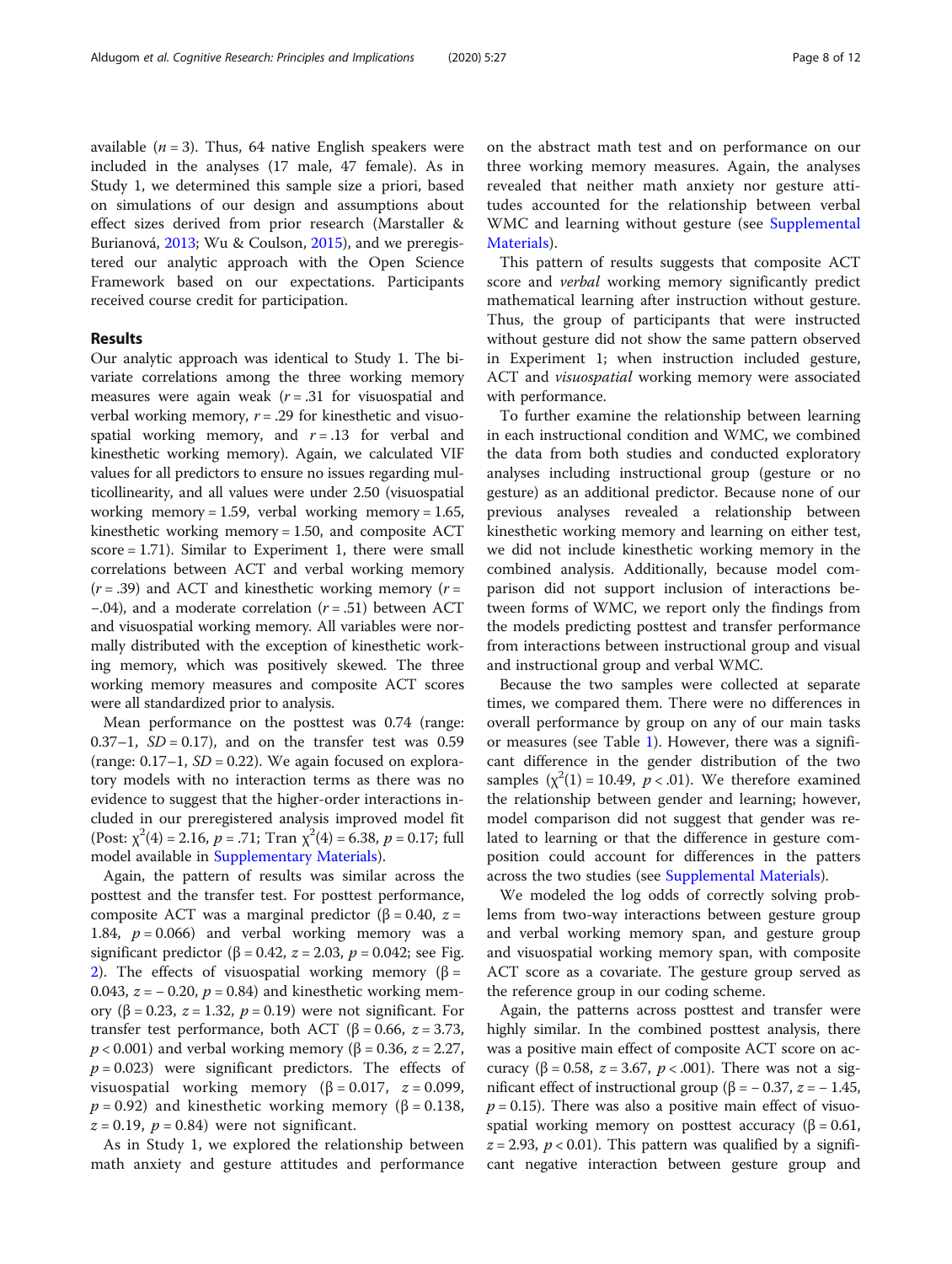<span id="page-8-0"></span>Table 1 Mean performance on measures by group

| Group      | Posttest performance | Transfer test performance | Composite ACT score | vswm | <b>WWM</b> | KWM | Math anxiety |
|------------|----------------------|---------------------------|---------------------|------|------------|-----|--------------|
| Gesture    |                      | 0.61                      | 26.1                | 14.0 |            |     |              |
| No gesture | 0.74                 | 0.59                      | 27.0                | 13.3 |            | 2.6 | 56.7         |

visuospatial WMC (β = − 0.67,  $z = -2.52$ ,  $p = 0.012$ ), revealing that, in the no-gesture group, the association between visuospatial working memory and performance was significantly attenuated. This finding demonstrates that visuospatial working memory is significantly related to learning when gesture is present, but not when gesture is absent. The main effect of verbal working memory ( $\beta$  = – 0.038, z = – 0.21,  $p$  = 0.83) and the interaction of verbal working memory with group (β = 0.38,  $z = 1.42$ ,  $p = 0.16$ ) were not significant.

We then analyzed transfer test performance using the same model structure. There was again a positive main effect of composite ACT score ( $\beta = 0.55$ ,  $z = 4.26$ ,  $p < .001$ ) and no main effect of instructional group ( $\beta =$ − 0.24,  $z = 1.16$ ,  $p = 0.25$ ). There was a positive main effect of visuospatial working memory ( $\beta$  = 0.41,  $z$  = 2.48,  $p = 0.013$ ), and a trend for a negative interaction between group and visuospatial working memory, although the coefficient was not significant (β =  $-$  0.35, z =  $-$  1.64, p = 0.10). There was not a main effect of verbal working memory ( $\beta = 0.013$ ,  $z = 0.089$ ,  $p = 0.93$ ), but there was a marginal interaction between gesture group and verbal working memory (β = 0.36,  $z = 1.71$ ,  $p = 0.088$ ). Thus, for transfer test performance, the pattern suggested a trend that visuospatial WMC was related to performance in the gesture group but not in the no-gesture group. Furthermore, verbal WMC was related to performance in the no-gesture group, but not related to performance in the gesture group.

We considered potential confounders. We examined if participants with a stronger mathematical background were responsible for the differential effects. Our effects did not differ after removing participants who selfreported majoring in math, engineering, marketing, or finance  $(n = 31)$ , demonstrating that these effects were not driven by participants with greater mathematical knowledge (see [Supplemental Materials](#page-9-0)). We also considered if differences in study time could explain our findings; however, including study time as a covariate in our analyses did not change the pattern of performance (see [Supplemental Materials\)](#page-9-0).

## **Discussion**

This study reveals that the working memory resources associated with learning in a novel math task vary depending on the nature of the instruction that is provided. In Study 1, when gesture was present at instruction, individuals with higher *visuospatial* WMC

performed better on the abstract math task compared with individuals with lower visuospatial WMC, even after controlling for composite ACT score. In Study 2, when gesture was not present at instruction, there was no evidence that posttest performance was related to visuospatial WMC. Instead, individuals with higher verbal WMC performed better, even after controlling for ACT. Findings from our exploratory analyses combining the data from the two studies provide additional evidence that the pattern of association varied across the two instructional groups. Importantly, because the same abstract mathematical task was used in both the gesture and no-gesture conditions, these findings cannot be due to specific demands of the mathematical task but rather must reflect characteristics of the instruction, which varied across groups.

Individuals with high visuospatial working memory did not benefit from this capacity when instruction did not include gesture, but they showed enhanced learning when instruction did include gestures, suggesting that gestures may be encoded and processed in visuospatial working memory. Although gestures co-occur with speech, they present information visuospatially, and so they must enter the processing system visuospatially. The finding that learning with gesture is related to visuospatial WMC suggests that visuospatial characteristics of gesture may continue to be important as language processing unfolds (Wu & Coulson, [2007](#page-11-0), [2011\)](#page-11-0). These findings suggest that gestures can function to engage cognitive resources that would otherwise not support learning.

Our initial hypothesis was that kinesthetic working memory would predict learning with gesture at instruction, given prior work finding that individuals with high kinesthetic WMC are more sensitive to gesture (Wu & Coulson, [2015\)](#page-11-0). However, there was no evidence for a relation between kinesthetic WMC and learning in either instructional condition. It is possible that the working memory resources that support learning from gesture in a novel math task are quite distinct from the resources that support extracting information from gesture during discourse. However, it is also possible that our study was not sensitive to potential effects of kinesthetic working memory as the distribution of scores for kinesthetic WMC in our sample was non-normal and had a limited range.

Prior work has shown that WMC predicts mathematical ability (Alloway & Alloway, [2010](#page-10-0); Gathercole &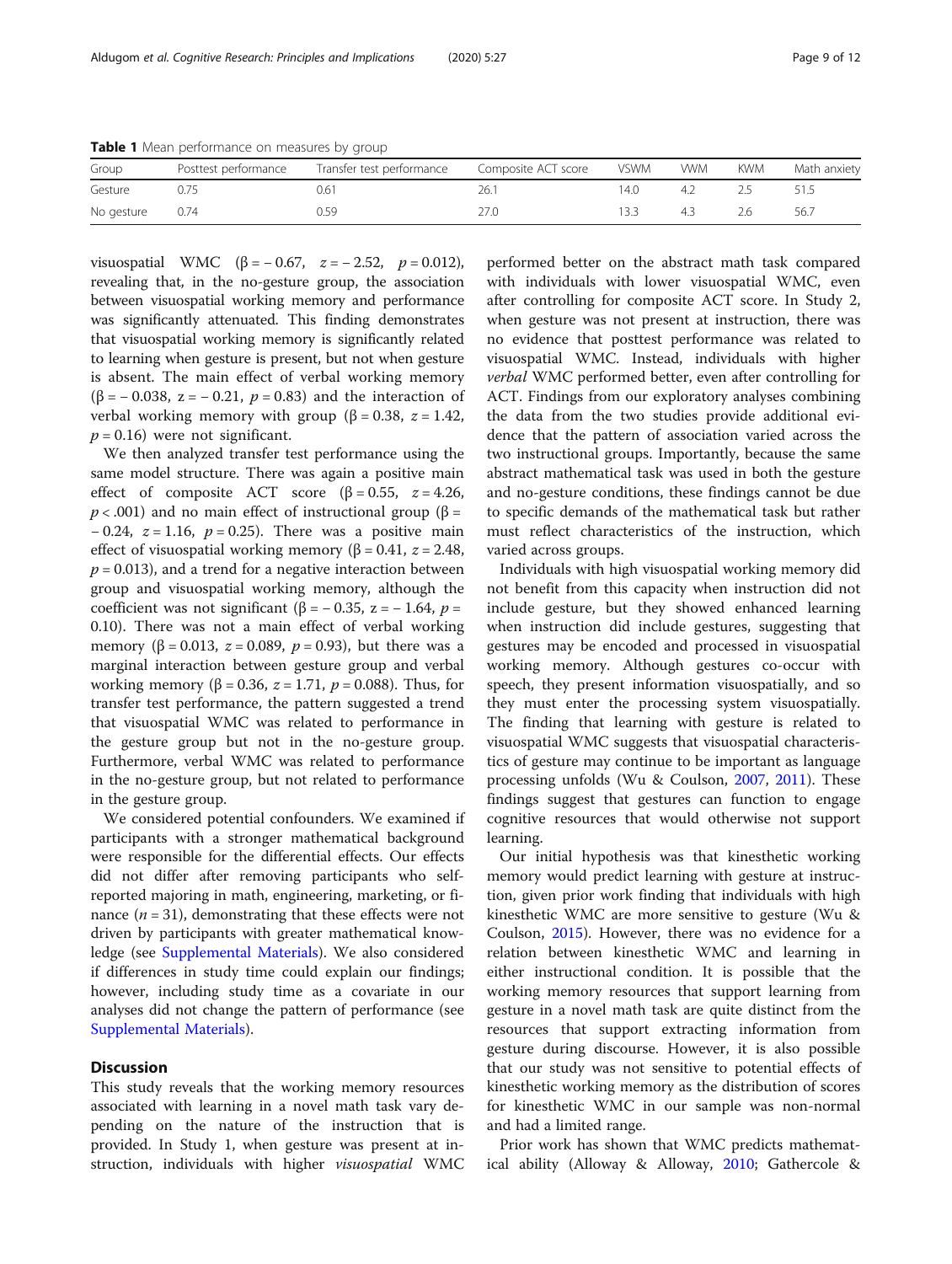<span id="page-9-0"></span>Pickering, [2000;](#page-10-0) Jarvis & Gathercole, [2003\)](#page-10-0), and that gesture at instruction generally improves mathematical learning (Cook et al., [2013;](#page-10-0) Cook et al., [2016](#page-10-0); Novack, Congdon, Hemani-Lopez, & Goldin-Meadow, [2014](#page-10-0)). This study is the first to demonstrate that gesture may not benefit all individuals equally. These results are important for enhancing theoretical understanding of how gestures are processed, but are also critical in informing instructional practice and interventions.

The findings reported here have implications for personalizing instruction. Because individuals with high visuospatial WMC are particularly likely to benefit when instruction includes gesture, and individuals with greater verbal WMC may benefit when instruction does not include gesture, the findings suggest that gestures may be particularly beneficial for learners with low verbal working memory but high visuospatial working memory. One set of learners that is likely to have this cognitive profile is learners with Developmental Language Disorder. Children with Developmental Language Disorder demonstrate worse mathematical performance than typically developing children, and this performance difference is accounted for by lower verbal working memory abilities (Fyfe, Matz, Hunt & Alibali, [2019\)](#page-10-0). Interestingly, these same children perform similarly to typically developing children on a visual pattern task. Thus, learners with Developmental Language Disorder may be particularly likely to benefit from the additional visuospatial information that is afforded by gesture.

# Limitations and future directions

We did not find a significant difference in performance across our two instructional conditions, which is inconsistent with the prior literature. However, these data were not collected to optimally test for differences across instructional groups. Moreover, in all models combining the data from the two studies, performance in the gesture group was better than performance in the no-gesture group. It is possible that there is no overall benefit to gesture in this task, however, we believe this is unlikely given other ongoing work in our labs using the same task. It is also possible that the lack of an effect is due to the nonrandom sampling procedure or due to sampling variability expected when studying small effects without high-powered designs.

It is unclear exactly how visuospatial working memory supports learning with gesture. One possibility is that gesture and visuospatial working memory work together to enhance encoding of visuospatial information (Alibali, Crooks, & McNeil, [2018](#page-10-0); Crooks & Alibali, [2013\)](#page-10-0). The external support of gesture at instruction may work with visuospatial working memory to enhance the learner's ability to mentally represent problem features. Previous

work has shown that children's encoding abilities are related to their strategy use (McNeil & Alibali, [2004\)](#page-10-0). Future work might examine if there is a relationship between individual differences in WMC and encoding of information with or without gesture to assess the possibility that encoding mediates the relationship between WMC and learning.

Spatial ability is comprised of both spatial visualization and spatial reasoning, and has been found to uniquely predict STEM expertise above and beyond verbal and mathematical abilities (Lubinski, [2010;](#page-10-0) Wai et al., [2009](#page-11-0)). While we only used one task to tap into visuospatial working memory, future work may benefit from including multiple measures of spatial thinking in addition to measures of visuospatial WMC to attempt to gain a better understanding of the relationship between spatial ability, visuospatial working memory and mathematical learning with gesture.

# Conclusions

We found that visuospatial WMC predicted mathematical equivalence learning with gesture at instruction, even after controlling for composite ACT score. When gesture was not present at instruction, verbal working memory significantly predicted learning, after controlling for composite ACT score. These findings are the first to demonstrate a relationship between individual differences in WMC and learning with gesture in adults. This work has important implications for both educational and clinical settings and offers insight into specific populations that might benefit most from gesture as additional support during instruction.

#### Supplementary information

Supplementary information accompanies this paper at [https://doi.org/10.](https://doi.org/10.1186/s41235-020-00215-8) [1186/s41235-020-00215-8](https://doi.org/10.1186/s41235-020-00215-8).

Additional file 1. Supplementary Materials

#### Abbreviations

A-MARS: Abbreviated Math Anxiety Rating Scale; VIF: Variance inflation factor; WMC: Working Memory Capacity

#### Acknowledgments

We wish to thank the members of the Communication, Cognition, and Learning Lab at the University of Iowa for assistance in transcription and coding, especially Jeffrey Shymanski. We would also like to thank Andrew Hollingworth and his Writing Workshop course at the University of Iowa for feedback on our manuscript.

#### Authors' contributions

MA and SWC designed the study. MA collected all data. MA, SWC, and KF analyzed and interpreted data as well as contributed in writing the manuscript. All authors read and approved the final manuscript.

#### Funding

This work is supported by the National Science Foundation Grant No 1561182 and 1561122. Any opinions, findings, and conclusions or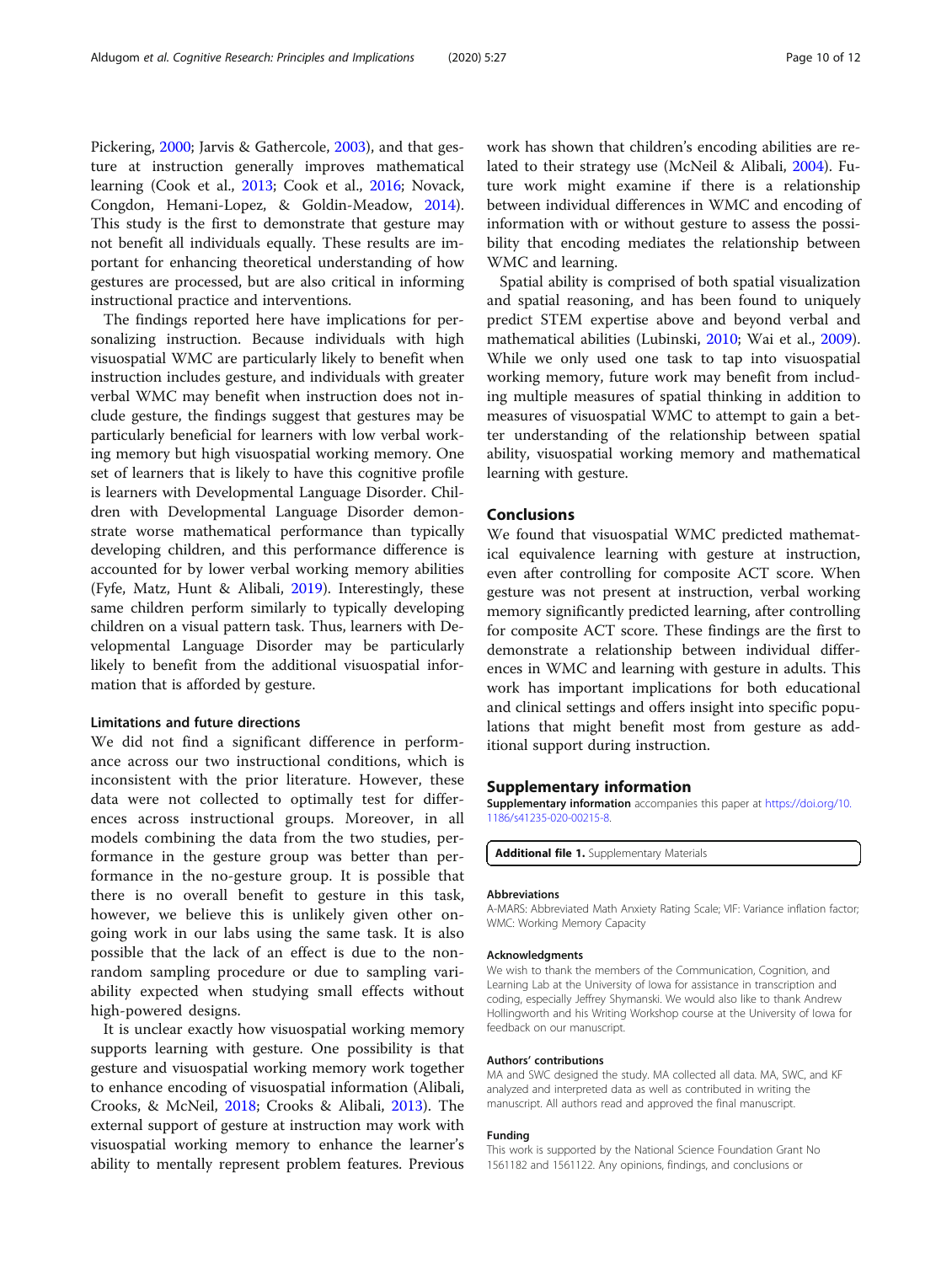<span id="page-10-0"></span>recommendations expressed in this material are those of the authors and do not necessarily reflect the views of the National Science Foundation.

#### Availability of data and materials

The datasets generated and analyzed during the current study are available on Open Science Framework, [<https://osf.io/wh92e/>]. Task materials as well as [Supplementary Materials](#page-9-0) are also available.

#### Ethics approval and consent to participate

Approval was obtained from the Institutional Review Board at the University of Iowa prior to data collection (IRB ID # 201612702).

#### Consent for publication

Not applicable.

#### Competing interests

The authors declare that they have no competing interests.

#### Author details

<sup>1</sup>Department of Psychological and Brain Sciences, University of Iowa, Iowa City, IA 52242, USA. <sup>2</sup>Department of Psychology, Michigan State University, East Lansing, MI, USA.

#### Received: 1 October 2019 Accepted: 12 February 2020 Published online: 09 June 2020

#### References

- Alexander, L., & Martray, C. (1989). The development of an abbreviated version of the Mathematics Anxiety Rating Scale. Measurement and Evaluation in Counseling and Development, 22(3), 143–150.
- Alibali, M. W., Crooks, N. M., & McNeil, N. M. (2018). Perceptual support promotes strategy generation: Evidence from equation solving. British Journal of Developmental Psychology, 36(2), 153–168.
- Alibali, M. W., Nathan, M. J., Wolfgram, M. S., Church, R. B., Jacobs, S. A., Johnson Martinez, C., & Knuth, E. J. (2014). How teachers link ideas in mathematics instruction using speech and gesture: A corpus analysis. Cognition and Instruction, 32(1), 65–100.
- Alloway, T. P., & Alloway, R. G. (2010). Investigating the predictive roles of working memory and IQ in academic attainment. Journal of Experimental Child Psychology, 106(1), 20–29. [https://doi.org/10.1016/j.jecp.2009.11.003.](https://doi.org/10.1016/j.jecp.2009.11.003)
- Bangerter, A., & Louwerse, M. M. (2005). Focusing attention with deictic gestures and linguistic expressions. In Proceedings of the Annual Meeting of the Cognitive Science Society, (vol. 27) No. 27.
- Capone, N. C., & McGregor, K. K. (2004). Gesture development: a review for clinical and research practices. Journal of Speech, Language, and Hearing Research, 7(1), 173–186.
- Cheng, Y. L., & Mix, K. S. (2014). Spatial training improves children's mathematics ability. Journal of Cognition and Development, 15(1), 2–11.
- Chu, M., & Kita, S. (2011). The nature of gestures' beneficial role in spatial problem solving. Journal of Experimental Psychology: General, 140(1), 102.
- Cook, S. W., Duffy, R. G., & Fenn, K. M. (2013). Consolidation and transfer of learning after observing hand gesture. Child Development, 84(6), 1863–1871. [https://doi.org/10.1111/cdev.12097.](https://doi.org/10.1111/cdev.12097)
- Cook, S. W., Friedman, H. S., Duggan, K. A., Cui, J., & Popescu, V. (2016). Hand gesture and mathematics learning: lessons from an avatar. Cognitive Science, 41(2), 518–535. [https://doi.org/10.1111/cogs.12344.](https://doi.org/10.1111/cogs.12344)
- Cowan, N. (1999). An embedded-processes model of working memory. Models of working memory: Mechanisms of active maintenance and executive control, 20, 506.
- Crooks, N. M., & Alibali, M. W. (2013). Noticing relevant problem features: Activating prior knowledge affects problem solving by guiding encoding. Frontiers in Psychology, 4, 884.
- Della Sala, S., Gray, C., Baddeley, A., & Wilson, L. (1997). The visual pattern test. London: Thames Valley Test Company.
- Engle, R. W. (2002). Working memory capacity as executive attention. Current Directions in Psychological Science, 11(1), 19–23.
- Flevares, L. M., & Perry, M. (2001). How many do you see? The use of nonspoken representations in first-grade mathematics lessons. Journal of Educational Psychology, 93(2), 330.
- Fyfe, E. R., Matz, L. E., Hunt, K. M., & Alibali, M. W. (2019). Mathematical thinking in children with developmental language disorder: The roles of pattern skills and verbal working memory. Journal of Communication Disorders, 77, 17–30.
- Gathercole, S. E., & Pickering, S. J. (2000). Working memory deficits in children with low achievements in the national curriculum at 7 years of age. The British Journal of Educational Psychology, 70(Pt 2), 177–194. [https://doi.org/10.](https://doi.org/10.1037//0022-0663.92.2.377) [1037//0022-0663.92.2.377.](https://doi.org/10.1037//0022-0663.92.2.377)
- Gathercole, S. E., Pickering, S. J., Knight, C., & Stegmann, Z. (2004). Working memory skills and educational attainment: Evidence from national curriculum assessments at 7 and 14 years of age. Applied Cognitive Psychology, 18(1), 1–16. [https://doi.org/10.1002/acp.934.](https://doi.org/10.1002/acp.934)
- Hendrix, N., Fenn, K.M. & Cook, S.W. (2018, July). How does gesture influence visual attention during mathematical learning in college students? Paper presented at International Society for Gesture Studies, Capetown, South Africa.
- Hostetter, A. B., & Alibali, M. W. (2007). Raise your hand if you're spatial: Relations between verbal and spatial skills and gesture production. Gesture, 7(1), 73–95.
- Hou, S., & So, W.-C. (2017). Combining gesture with verbal instruction promotes problem-solving skills among young children attempting difficult tasks. European Journal of Developmental Psychology, 5629(April), 1–15. [https://doi.](https://doi.org/10.1080/17405629.2016.1165090) [org/10.1080/17405629.2016.1165090](https://doi.org/10.1080/17405629.2016.1165090).
- Jarvis, H. L., & Gathercole, S. E. (2003). Verbal and non-verbal working memory and achievements on national curriculum tests at 11 and 14 years of age. Educational and Child Psychology, 20(3), 123–140.
- Kaminski, J. A., Sloutsky, V. M., & Heckler, A. F. (2008). The advantage of abstract examples in learning math. Science, 320(5875), 454–455. [https://doi.org/10.](https://doi.org/10.1126/science.1154659) [1126/science.1154659.](https://doi.org/10.1126/science.1154659)
- Koenig, K. A., Frey, M. C., & Detterman, D. K. (2008). ACT and general cognitive ability. Intelligence, 36(2), 153–160. [https://doi.org/10.1016/j.intell.2007.03.005.](https://doi.org/10.1016/j.intell.2007.03.005)
- Kyttälä, M. (2008). Visuospatial working memory in adolescents with poor performance in mathematics: Variation depending on reading skills. Educational Psychology, 28(3), 273–289.
- Lubinski, D. (2010). Spatial ability and STEM: A sleeping giant for talent identification and development. Personality and Individual Differences, 49(4), 344–351.
- Marstaller, L., & Burianová, H. (2013). Individual differences in the gesture effect on working memory. Psychonomic Bulletin and Review, 20(September 2016), 496–500. <https://doi.org/10.3758/s13423-012-0365-0>.
- Mayer, R. E. (2005). Cognitive theory of multimedia learning. The Cambridge Handbook of Multimedia Learning, 3148.
- Mayer, R. E. (2002). Multimedia learning. In Psychology of learning and motivation (Vol. 41, pp. 85–139). Academic Press.
- Mayer, R. E., & Moreno, R. (2003). Nine ways to reduce cognitive load in multimedia learning. Educational Psychologist, 38(1), 43–52.
- McNeil, N. M., & Alibali, M. W. (2004). You'll see what you mean: Students encode equations based on their knowledge of arithmetic. Cognitive Science, 28(3), 451–466.
- McNeill, D. (1992). Hand and mind: What gestures reveal about thought. Chicago: University of Chicago Press.
- Miyake, A., Friedman, N. P., Rettinger, D. A., Shah, P., & Hegarty, M. (2001). How are visuospatial working memory, executive functioning, and spatial abilities related? A latent-variable analysis. Journal of Experimental Psychology: General, 130(4), 621.
- Mousavi, S. Y., Low, R., & Sweller, J. (1995). Reducing cognitive load by mixing auditory and visual presentation modes. Journal of Educational Psychology, 87(2), 319.
- Nathan, M. J., Yeo, A., Boncoddo, R., Hostetter, A. B., & Alibali, M. W. (in press). Teachers' attitudes about gesture for learning and instruction. Gesture.
- National Center for Education Statistics (NCES) (2017). The nation's report card: 2017 mathematics and reading assessments. Washington, D.C.: National Center for Education Statistics, Institute of Education Sciences, U.S. Department of Education.
- Noël, M.-P., Seron, X., & Trovarelli, F. (2004). Working memory as a predictor of addition skills and addition strategies in children. Cahiers De Psychologie Cognitive/Current Psychology of Cognition, 22(1), 3–25.
- Novack, M. A., Congdon, E. L., Hemani-Lopez, N., & Goldin-Meadow, S. (2014). From action to abstraction: Using the hands to learn math. Psychological Science, 25(4), 903–910.
- Özer, D., & Göksun, T. (2019). Visual-spatial and verbal abilities differentially affect processing of gestural vs. spoken expressions. Language, Cognition and Neuroscience, 1–19.